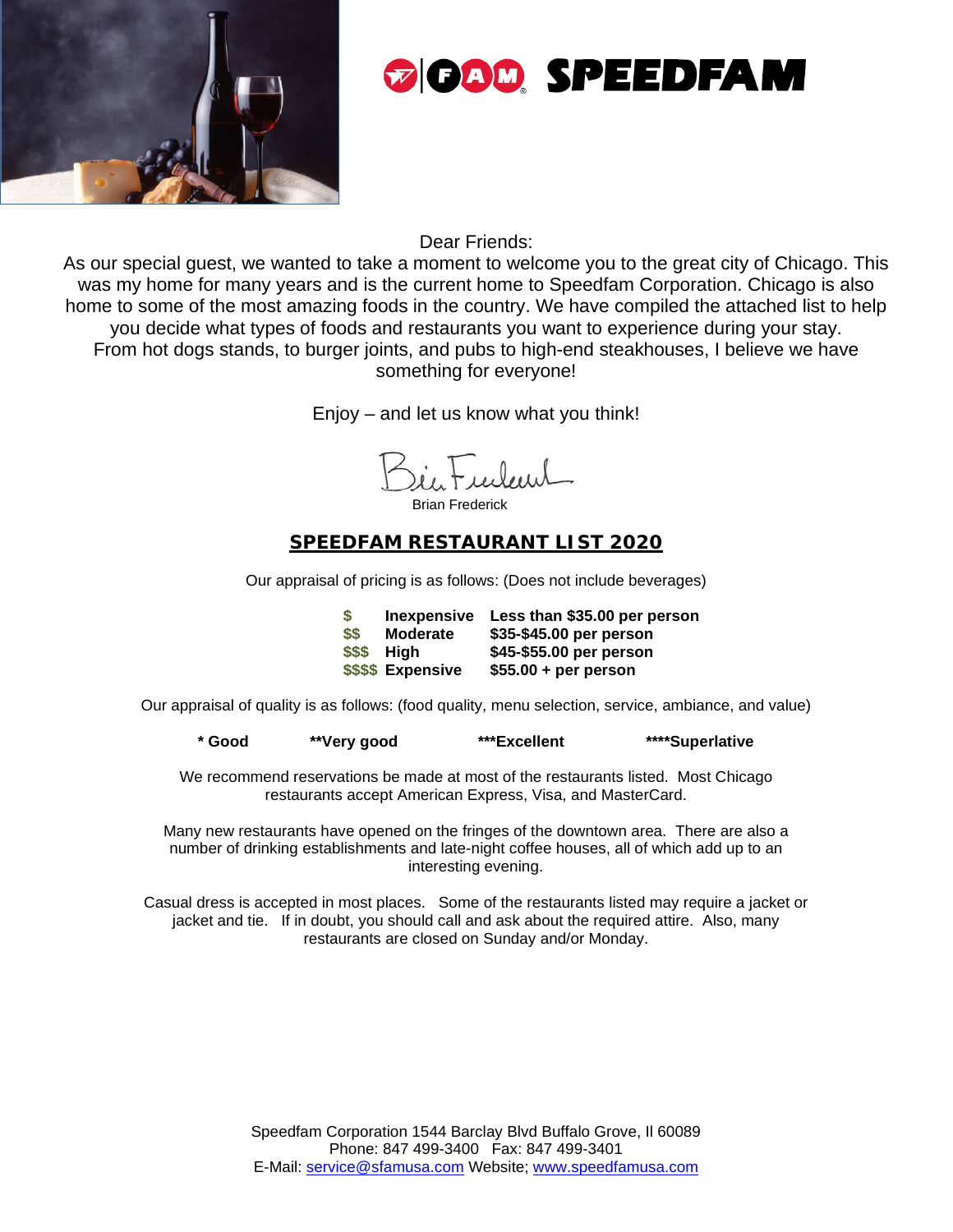

# **CHICAGO SPECIALTIES**

Chicago is famous for a lot of things, one of those things being our food!! If you want to experience a taste of our great city – consider something on our Chicago Specialty list. Whether you decide on Pizza, Dogs or Steaks, you won't be disappointed!

# **PIZZA**

*Please note: Authentic Chicago style pizza is a dining experience, not a pop-in and grab a slice. Most of the pizza places listed will take a solid 45 minutes to prepare your pie – Trust us – It's well worth the wait!*

#### **[CHICAGO PIZZA & OVEN GRINDERS](http://www.chicagopizzaandovengrinder.com/)**

**Lincoln Park** 2121 N Clark St

773-248-2570

This cozy spot with an old- tavern atmosphere, serves up home-style pizzas and grinders (another name for subs). But don't overlook the specialty of the house, the Old World Pot-Pie Pizza: cheese, sauce and mushrooms layered on dough and topped with more dough. The pie is then baked and turned over at the table.

**4.0 \$\$**

**[LOU MALNATI'S](https://www.loumalnatis.com/chicago-river-north)**

#### **River North**

439 N. Wells Street 312-828-9800

Lou Malnati's deep-dish is the pinnacle of cheesy Chicago-style goodness. Everything else on the menu—including pastas and salads—is passable, but not worth passing on the 'za. Get the butter crust. And don't worry when you develop a Lou Malnati's addiction: They Fed-Ex pizza anywhere in the country.

**4.0 \$\$**

### **[PEQUOD'S PIZZA](http://pequodspizza.com/chicago/)**

**Lincoln Park**

2207 N. Clybourn Ave 773-905-5387

Pequod's named after the whaling ship from Moby Dick, is one of the best and my personal favorite. The blue vinyl awning, the lighted whale and neon beer signs point the way. Debates rage over whether the crispy thin crust or the deep dish is better. Our money is on the deep dish, baked in cast iron pans blackened by decades of seasoning, the overflowing cheese emerges from the oven as a halo of caramelized crust, lending a crispy nutty counterpoint to the pizza's gooey interior. If you like encased meats on your pie, the thick hunks of spiced sausage at Pequod's may be the best in town.

 $4.0 \star$ **\$\$**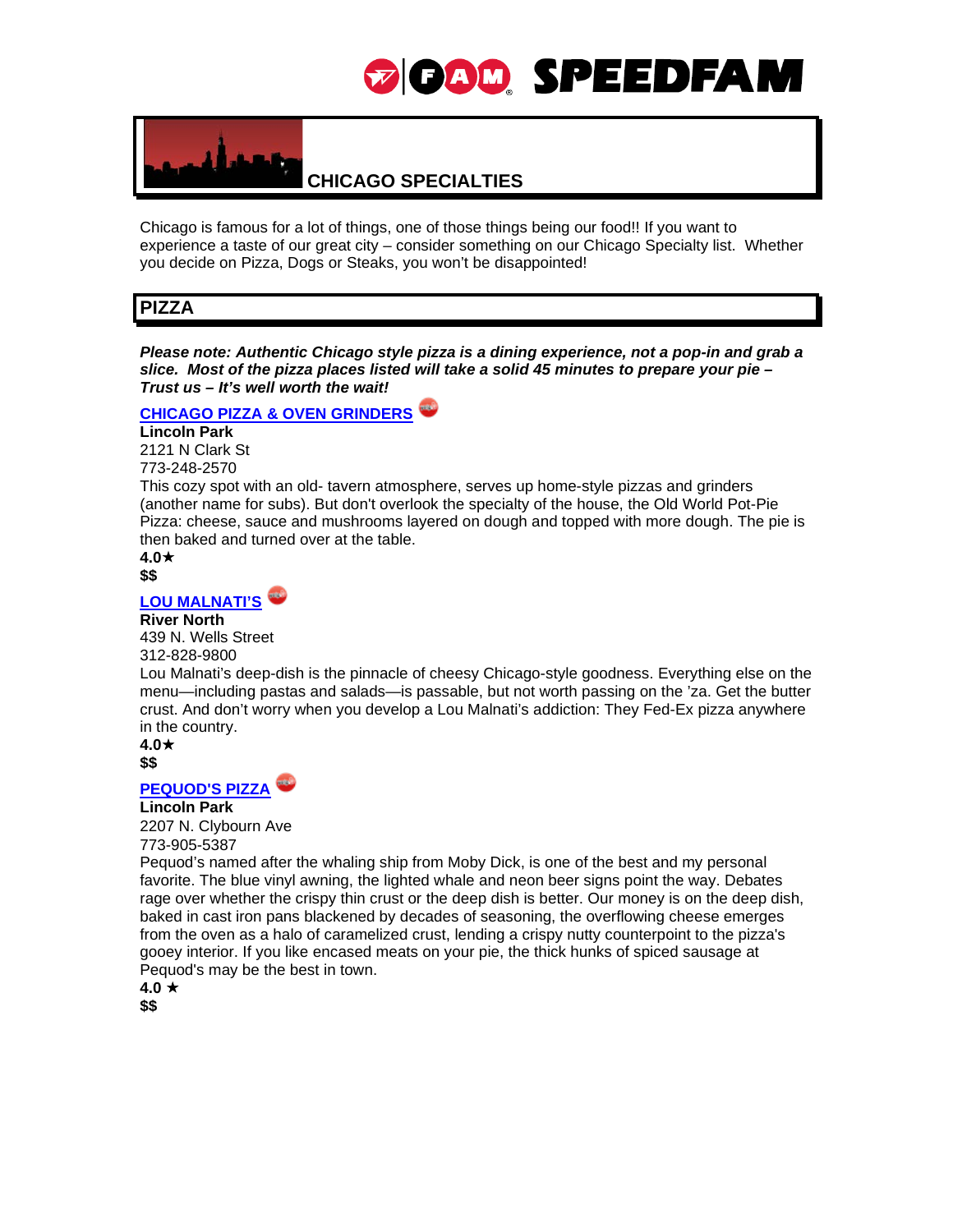# **PIZZA - Continued**



**Near North Side**

29 E. Ohio Street 312-321-1000

The Uno® story begins in Chicago in 1943 when Ike Sewell developed deep dish pizza and opened a new type of restaurant at the corner of Ohio & Wabash. It was here that Ike served a pizza unlike any that had been served before. Buttery 'out-of-this-world' crust that had a tall edge like a fruit pie. He created a recipe that combined authentic Italian spices and quality tomatoes with more cheese than people could believe and then baked it for nearly an hour. When people tasted it, they wanted more of the same and the lines have been forming ever since to get into the restaurant

 $3.5 \star$ **\$\$**

### **[PIZZERIA DUE](http://762.unotogo.com/zgrid/proc/site/sitep.jsp)**

#### **Near North Side**

619 N. Wabash Avenue 312-943-2400

Because Uno didn't have enough room to expand, Ike did another wonderful thing. He opened [Pizzeria Due](http://762.unotogo.com/zgrid/proc/site/sitep.jsp) on the opposite street corner in the lower level of a beautiful, Victorian mansion. The rest is legend. [Pizzeria Uno](http://761.unotogo.com/zgrid/proc/site/sitep.jsp) and [Pizzeria Due](http://762.unotogo.com/zgrid/proc/site/sitep.jsp) have become the most celebrated Pizzerias in the world.

 $3.5\star$ **\$\$**

# **HOT DOGS – Don't ask for ketchup!!**

# **[PORTILLO'S](http://www.portillos.com/locations/chicago/)**

**River North**

100 W. Ontario Street

312-587-8910

Find the hot dog line and step right up, order with confidence, keep your numbered ticket, and head off to the left where you'll wait for a little jingle calling your number over the loud speakers. Pro Tip – you can order beer at the bar adjacent to where you wait for your food. Hot dogs and Italian beefs are the gold standard, but don't overlook the burgers and chicken sandwiches if they grab your attention.

**4.0**

#### **\$**

# **[UB HOT DOGS](http://www.ubdogs.com/)**

#### **The Loop**

185 Franklin Street

312-251-7009

If you are looking for a place to mow down Chicago favorites, U.B. Dogs is a great place for the usual suspects, like the decked-out Chicago dog or the Italian beef, along with some well executed fries. Classic weekday-only hot dog stand offers delivery!

 $4.5 \star$ 

**\$**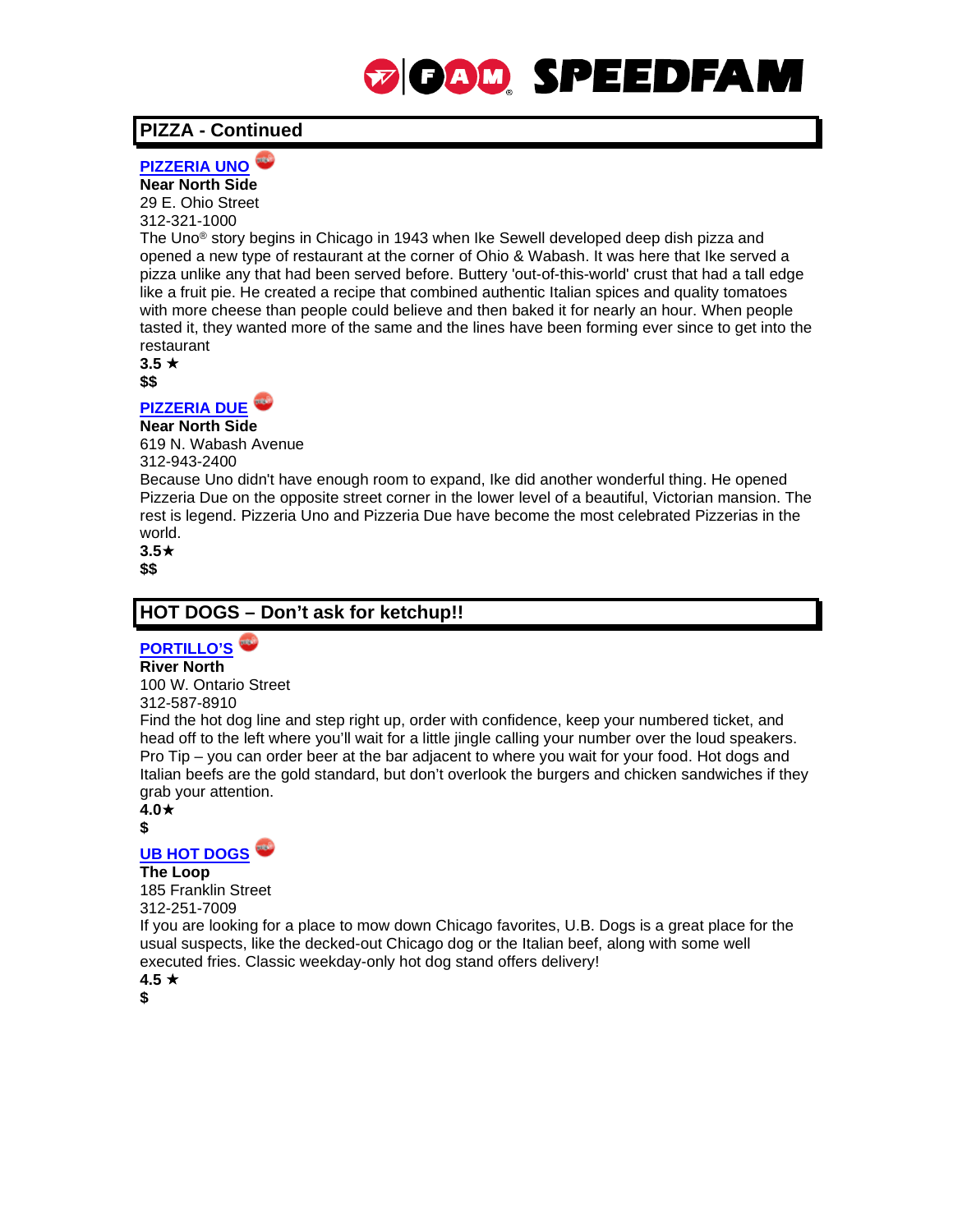# **TACOS**

# **[THE VELVET TACO](https://velvettaco.com/)**

**Downtown**

1110 N State St, Chicago, 773-278-7800

Great for the late-night munchies and some of the best Tacos anywhere. Not your Father taco place. Usually get crowded later in the evening. Modest accommodations.

 $4.5 \star \star$ **\$**

# **STEAKHOUSES**

# **[ERIE CAFÉ](http://www.eriecafe.com/#2)**

**River North**

536 W. Erie 312-266-2300

Located on the river in a renovated Chicago brick building, the Erie Café's classic club-like atmosphere blends a cedar ceiling and exposed brick walls with new wood paneling, which is accented by original impressionist oil paintings. The steaks are presented tableside for your selection. Excellent beef tenderloin and other cuts of beef, veal chops and the rack of lamb are worth the price. There is a very nice bar area with excellent wines and a patio on the river.  $3.5 \star$ 

**\$\$\$**

**[GENE & GEORGETTI](http://geneandgeorgetti.com/)**

#### **River North**

500 N. Franklin. 312-527-3718

This is an old-school steakhouse with an Italian flare, serving doorstop-weight prime steak and chops, as well as Chicken Vesuvio and Veal Parmigiana. Your server will not "excellent choice" after you order – of course it's an excellent choice; you're at Gene & Georgetti's !!

 $3.5 \star$ **\$\$\$**

### **[GIBSONS STEAK HOUSE](http://www.gibsonssteakhouse.com/chicago-pages-325.php)**

**Near North Side**

1028 N. Rush

312-266-8999

Gibson's is a must-visit Chicago dining destination for celebrities, tourists, and locals alike. The classic American steakhouse features USDA Gibson's Prime Angus beef, fresh fish, classic cocktails, an extensive wine list and uncompromising service.

In addition, **HUGOS FROG BAR** is attached and an excellent sea food experience!  $4.0 \star$ 

**\$\$\$**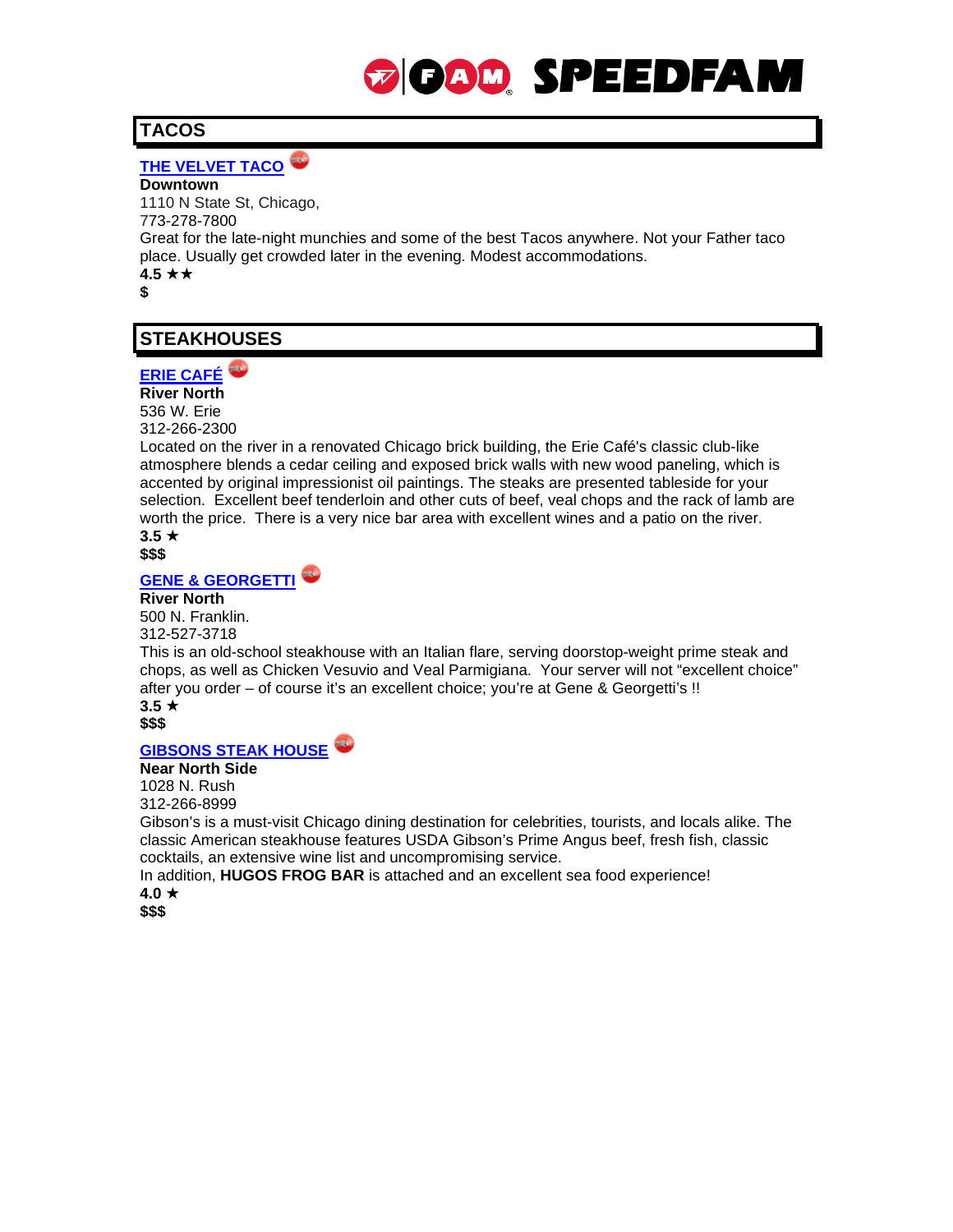# **STEAKHOUSES - continued**

#### **LAWRY'S - [The Prime Rib](http://www.lawrysonline.com/lawrys-primerib/chicago)**

**Near North Side**

100 E. Ontario

312-787-5000

This Chicago treasure serves Prime Ribs of Beef carved tableside from silver carts. The famous Spinning Bowl Salad, whipped cream horseradish, mashed potatoes, Yorkshire pudding and warm hospitality create an experience that has landed Lawry's on countless "10 Best" lists. 4.0  $\star$ 

**\$\$\$**

**[DITKA'S](https://www.ditkasrestaurants.com/)**

#### **Near North Side**

100 E. Chestnut (Tremont Hotel)

312-587-8989

Ditka's has a decidedly understated sports motif, white linen table clothes, hardwood floors, intimate leather booths & rich mahogany wood accents. Known for Chops & Steaks including the signature dish "Da Pork Chop" along with a wide variety of fresh, sustainable seafood and contemporary American classics. Service is approachable & friendly in a comfortable atmosphere. Don't be surprised to catch sight of Da Coach himself.

 $4.0 \star$ **\$\$\$**

#### **[MORTON'S STEAK HOUSE](http://www.mortons.com/statestreet/)**

#### **Near North Side**

1050 N. State (in Newberry Plaza)

312-266-4820

Nestled between the streets of State and Rush, this basement restaurant has entertained countless celebrities and Chicago's well-known. The rich wood and the grotto-like feel of the space can only be found at this original location. Morton's offers seamless service and unmatched entrees. This is the perfect location for those who want to enjoy the best of the best that Chicago dining has to offer

4.0  $\star$ **\$\$\$**

### **[THE CAPITAL GRILLE](http://www.thecapitalgrille.com/locations/il/chicago/chicago-downtown/8008)**

#### **Streeterville**

633 N. St. Clair 312-337-9400

This upscale chain is a quintessential steakhouse pick, offering consistently delicious, classic dishes via attentive servers who make you feel important. The setting is classy but not stuffy; a memorable evening or afternoon of fine dining awaits at The Capital Grille. Located one block east of Michigan Avenue at the corner of Ontario

\*\*

**\$\$\$\$**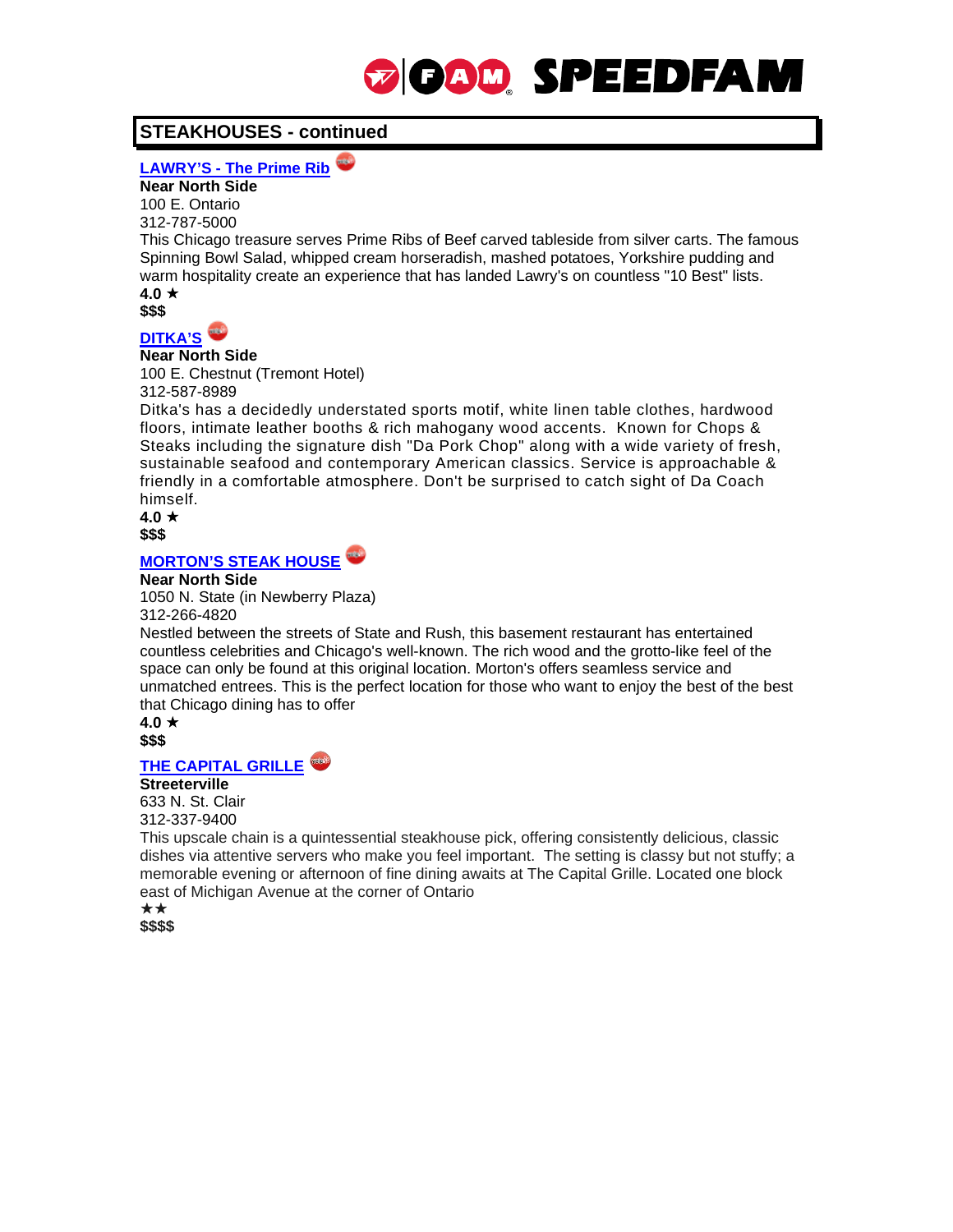# **AMERICAN TRADITIONAL**

**[PITINO'S](http://www.patinosgrillchicago.com/) GRILL** 

**Irving Park**

3109 W. Irving Park Rd 773-654-3453

This family owned place has it all...delicious gourmet burgers, fried pickles, fresh salads, friendly service and everything is made fresh. The burgers are huge and have a ton of flavor. The atmosphere is warm and inviting, the prices very reasonable. Some say they have the best burger around!

**5 \$**

**[SIGNATURE ROOM](https://www.signatureroom.com/)**

#### **Streeterville**

875 N. Michigan Avenue 312.787.9596

The restaurant Chicago looks up to! On the 95th floor of the John Hancock Building, you can't miss it. The Signature Room boasts very nice seasonal American cuisine. They prepare traditional appetizers and have several excellent beef dishes. We would advise arriving just prior to sunset for a very spectacular nightfall in Chicago. After dinner, go one floor higher for a nightcap. You can see the other half of the city.

 $3.5\star$ **\$\$\$**

**[THE FRANKLIN ROOM](http://www.franklinroom.com/menus/)**

**River North**

675 N Franklin 312-445-4686

The Franklin Room celebrates the sense of connection that neighborhood taverns have cultivated in our city for centuries. The [menu](http://franklinroom.com/Menus/) features comforting and flavorful turn of the century inspired American tavern fare.

**4**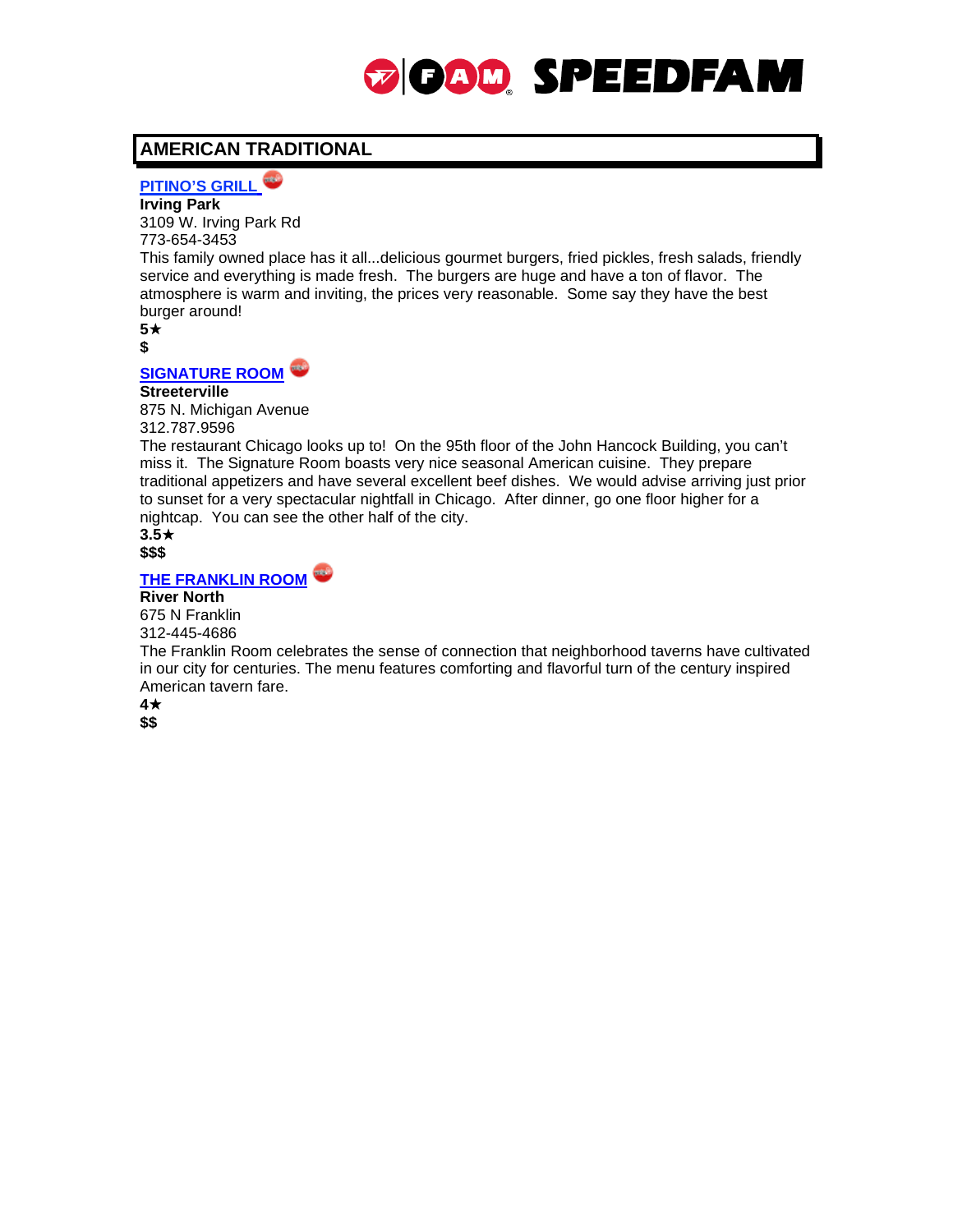# **AMERICAN CONTEMPORARY**

**NoMI [KITCHEN](http://chicago.park.hyatt.com/en/hotel/dining.html)**

**Near North Side**

800 N. Michigan (Park Hyatt Hotel) 312-239-4030

NoMi Kitchen serves up casually elegant dining rooted in the simplicity of food. With a chic ambiance, open kitchen and stunning views of Michigan Avenue from seven floors above, experience artful cuisine at NoMI Kitchen.

**4**

**\$\$\$\$**

# **RIBS/BARBECUE**

### **[CARSON'S](https://www.ribs.com/)**

#### **Streeterville**

465 East Illinois Street 312-280-9200

Considered by some to be the best in Chicago. We agree that their sauce is excellent, but the ribs can be a bit chewy. Make sure you order baby-back ribs, not baby spare ribs. Pork tenderloins are a better bet. There is a nice traditional bar with good offerings. They are often crowded, but service is good.

**3.5 \$\$**

**[FIREPLACE INN](http://fireplaceinn.com/)**

#### **Old Town**

1448 N. Wells Street 312-664-5264

This family owned restaurant has been a friend of ours for many years. There is machine tool history here and they are always happy to see the IMTS come to town. The recently opened allweather patio provides a more casual setting and extra room. The portions are generous and the sauce is excellent.

 $2.5\star$ **\$\$**

### **[TWIN ANCHORS](http://twinanchorsribs.com/)**

#### **Lincoln Park**

1655 N. Sedgwick Street 312-266-1616

This local "tavern" and Chicago institution has been around for almost 60 years. It has long been a favorite of ours. It has a simpler fare. Order the ribs with the hotter sauce, which is mild by most standards. There is always a wait after 5:30pm.

**4.5**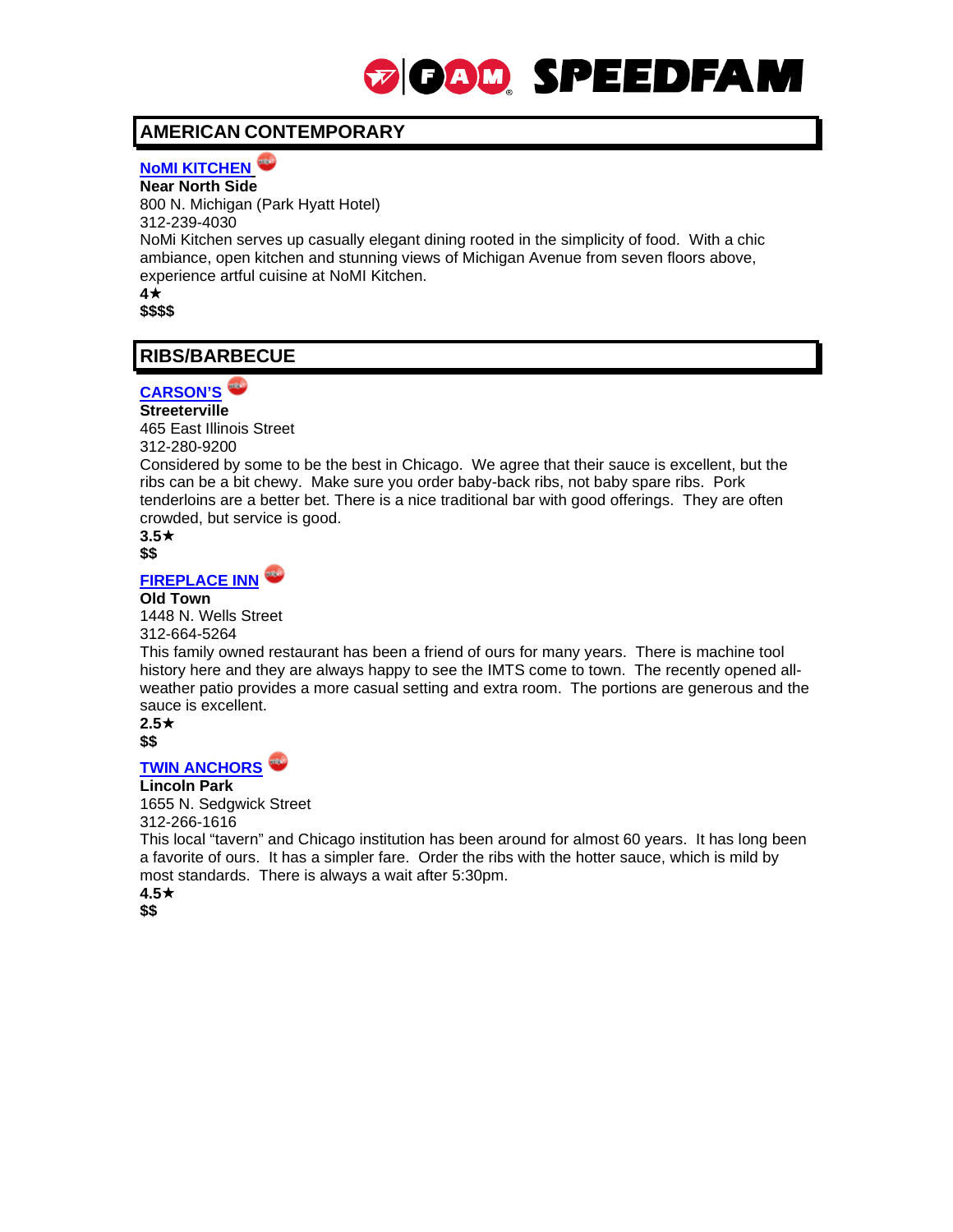# **SEAFOOD**

#### **[CATCH 35](http://www.catch35.com/)**

**The Loop** 35 W. Wacker

312-346-3500

The food is imaginatively prepared with an Asian-accented seafood fare. The food is always plentiful and delicious, especially the crabs and crab claws.

4.0  $\star$ **\$\$\$**

# **[JOE'S SEAFOOD, PRIME STEAK & STONE CRAB](http://joes.net/chicago/)**

#### **Near North Side**

60 E Grand Ave 312-379-5637

Big, loud and masculine, Joe's is a throwback to the days of the country-club restaurant- complete with a pompadour-coiffed, tuxedo-clad host. Joe's signature is its fresh, meaty stone crab claws; an assortment of other seafood and steak dishes fill out the menu. Just about everything on this menu is outstanding. Don't forget Joe's Key lime pie for dessert, a tart and tangy specialty of the house.

 $4.5 \star$ **\$\$\$\$**

# **[McCORMICK & SCHMICK'S](http://www.mccormickandschmicks.com/Locations/chicago-illinois/chicago-illinois/1EWackerDr.aspx?utm_campaign=Yext&utm_source=Yext&utm_medium=Website&utm_content=MSWA)**

#### **The Loop**

1 E. Wacker Drive 312-923-7226

The seafood is flown in fresh daily. With dozens of preparations available on the dinner and lunch menu each day – including fresh seafood, aged steaks, poultry, pastas and more -- every guest, even the non-seafood lover, is sure to find something to satisfy their palate.

#### $3.5 \star$ **\$\$\$**

# **[SHAW'S CRAB HOUSE](http://shawscrabhouse.com/)**

**Near North Side**

21 E. Hubbard Street

312-527-2722

This large, noisy seafood emporium is very popular. The wide food menu is well done. The kitchen turns out a wide array of seasonal fish and shellfish. The clam chowder, chilled crab, sautéed sea scallops and broiled or grilled fish are the best bets. The "Blue Crab Lounge" next door has a nice raw bar.

 $4.0 \star$ **\$\$\$**

# **BREWERY'S – And Champagne too!**

### **[GOOSE ISLAND BREW PUB](http://www.gooseislandbrewpubs.com/)**

**Lincoln Park** 1800 N. Clybourn Avenue

312-915-0071

Goose Island is a boutique brewery serving several excellent appetizers and sandwiches. They always have several seasonal beers available on draft and bottles. Their beers and ales are well worth the trip to the brewery.

 $3.5 \star$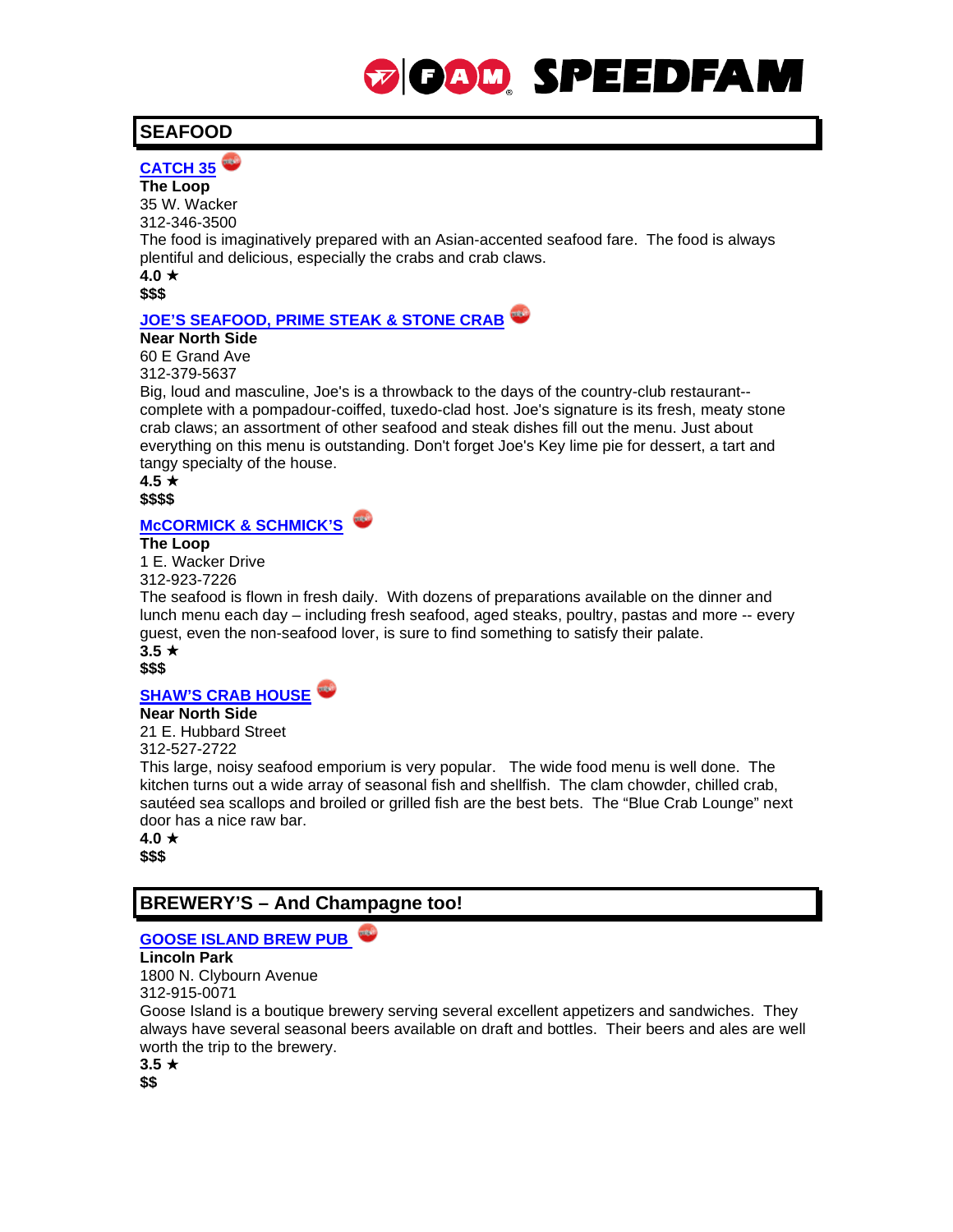# **BREWERY'S – And Champagne too! - continued**

**[HOPLEAF](http://www.hopleafbar.com/)**

**Uptown**

5148 N. Clark

773-334-9851

Even though the weekend crowds pack the place, Hopleaf remains true to its design as a cool neighborhood joint with its laid-back vibe, tasteful decor, eclectic music, and a most pleasant outdoor beer garden. They offer over 260 craft brews and imports in bottles. Not only does Hopleaf offer a most impressive array of beer, but they also offer an excellent menu of Belgian food.

 $4.0 \star$ 

**\$\$**

#### **[ROCK BOTTOM BREWERY](http://www.rockbottom.com/)**

#### **Near North Side**

1 W. Grand 312-755-9339

Bulls and Bears, craft beer and made-from-scratch food. Everything you love about Chi-town you'll find in double doses at Rock Bottom Chicago. Happy Hour is 3pm to 6pm weekdays, featuring the \$3.00 Pint of the Day and \$5/\$7 appetizers.

 $3.5 \star$ **\$\$**

#### **[POPS FOR CHAMPAGNE](http://popsforchampagne.com/)**

**Near North Side**

601 North State Street at Ohio

312-266-7677

Pops for Champagne is the nation's most acclaimed champagne bar and one of Chicago's top night clubs. For more than 30 years, Pops has strived to present an unrivaled champagne list (now at nearly 250 selections), as well as a complete bar selection, live music, and a seasonal menu of champagne-friendly small plates and shareable items.

 $3.5 \star$ **\$\$\$**

# **BLUES/JAZZ CLUBS**

# **[BLUE CHICAGO](http://www.bluechicago.com/) [BUDDY GUY'S LEGENDS](http://buddyguy.com/) [KINGSTON MINES](http://kingstonmines.com/)**

312-661-0100 312-427-1190 773-477-4646 21 & Older 21 & Older after 8pm Under 21 w/Parent

2548 N. Halsted

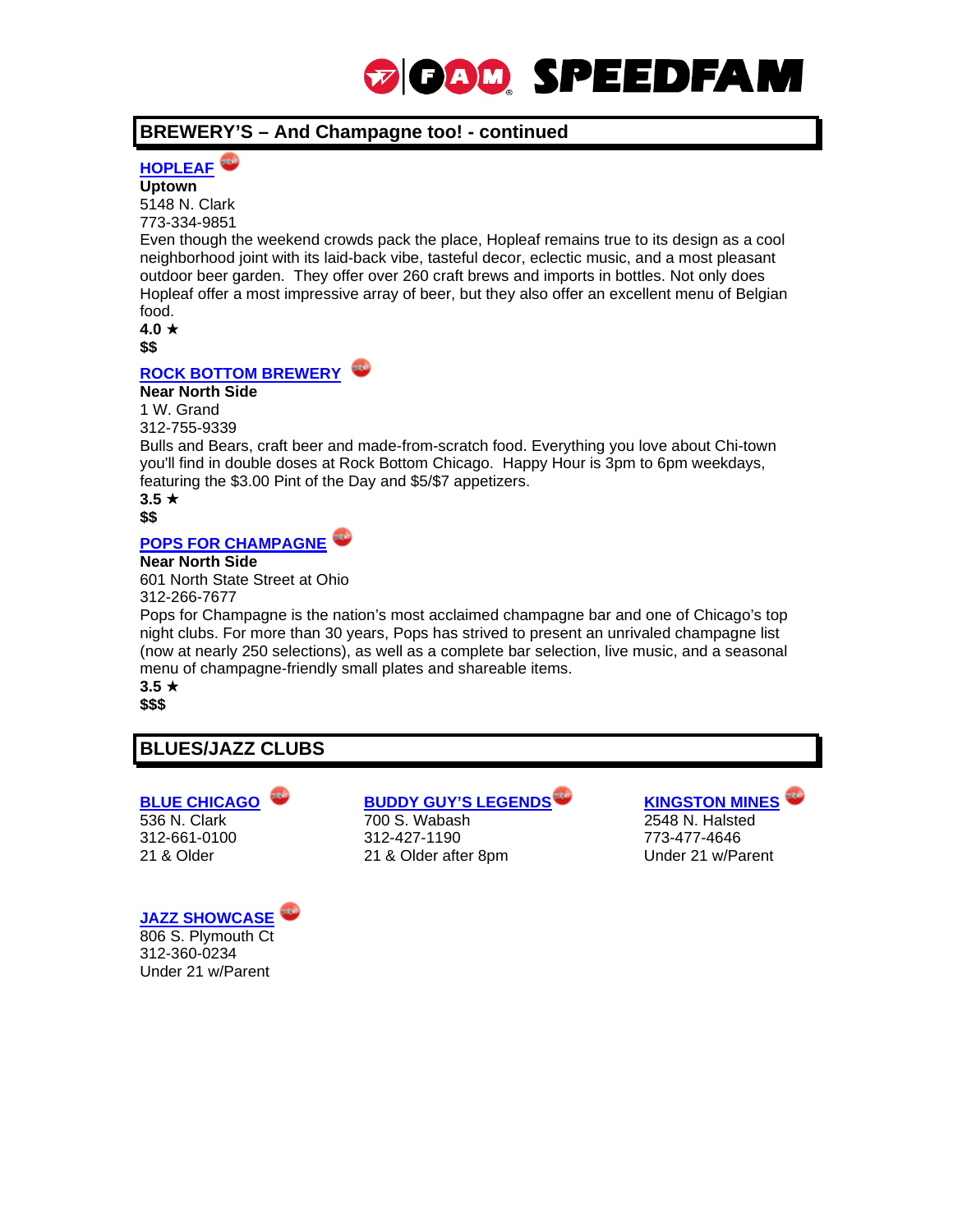

**ETHNIC FOOD**

# **ARMENIAN**



**River East**

157 E. Ohio 312-644-9159

Sayat provides skillfully seasoned specialties and cozy, casaba-like setting just east of the Magnificent Mile. Share appetizers of baba ghannouj, hummus, or stuffed grape leaves. The dinner entrees include several tasty kebabs (try the shrimp and lamb duo), and lamb or chicken specials.

 $3.5 \star$ 

**\$\$** 

# **[FOGO DE CHAO](http://fogodechao.com/location/chicago)**

### **River North**

661 North LaSalle 312-932-9330

You can smell the meat as soon as you step inside this all-you-can-eat spot where corporate types get in touch with their inner carnivore. All-white tablecloths and exposed wood beams, the decor is comfortable and sophisticated, the crowd loud and lively. Fifteen prime cuts of meat are brought on skewers and cut at your table by specially trained gauchos, everyone fresh from the kitchen and delicious.

 $4.5 \star$ **\$\$\$**

# **CAJUN-CREOLE**

# **[HEAVEN ON SEVEN](http://www.heavenonseven.com/wabash.html)**

#### **The Loop**

111 N. Wabash 7<sup>th</sup> Floor

312-263-6443

This restaurant is festive and looks and feels like a carnival reminiscent of one on Bourbon Street. The food quality is very good, and the menu is extensive. Great gumbo!

 $3.5 \star$ 

**\$\$**

# **[WISHBONE](http://www.wishbonechicago.com/)**

#### **West Loop**

1001 W. Washington 312.850.2663

This warehouse-rehab-district magnet exemplifies just what we like about the South from buttery corn muffins to sassy crayfish cakes, spicy gumbo, blackened catfish, and hoppin John. There are excellent side dishes and don't forget the key lime pie for dessert. There are good beers and wines.

 $3.5 \star$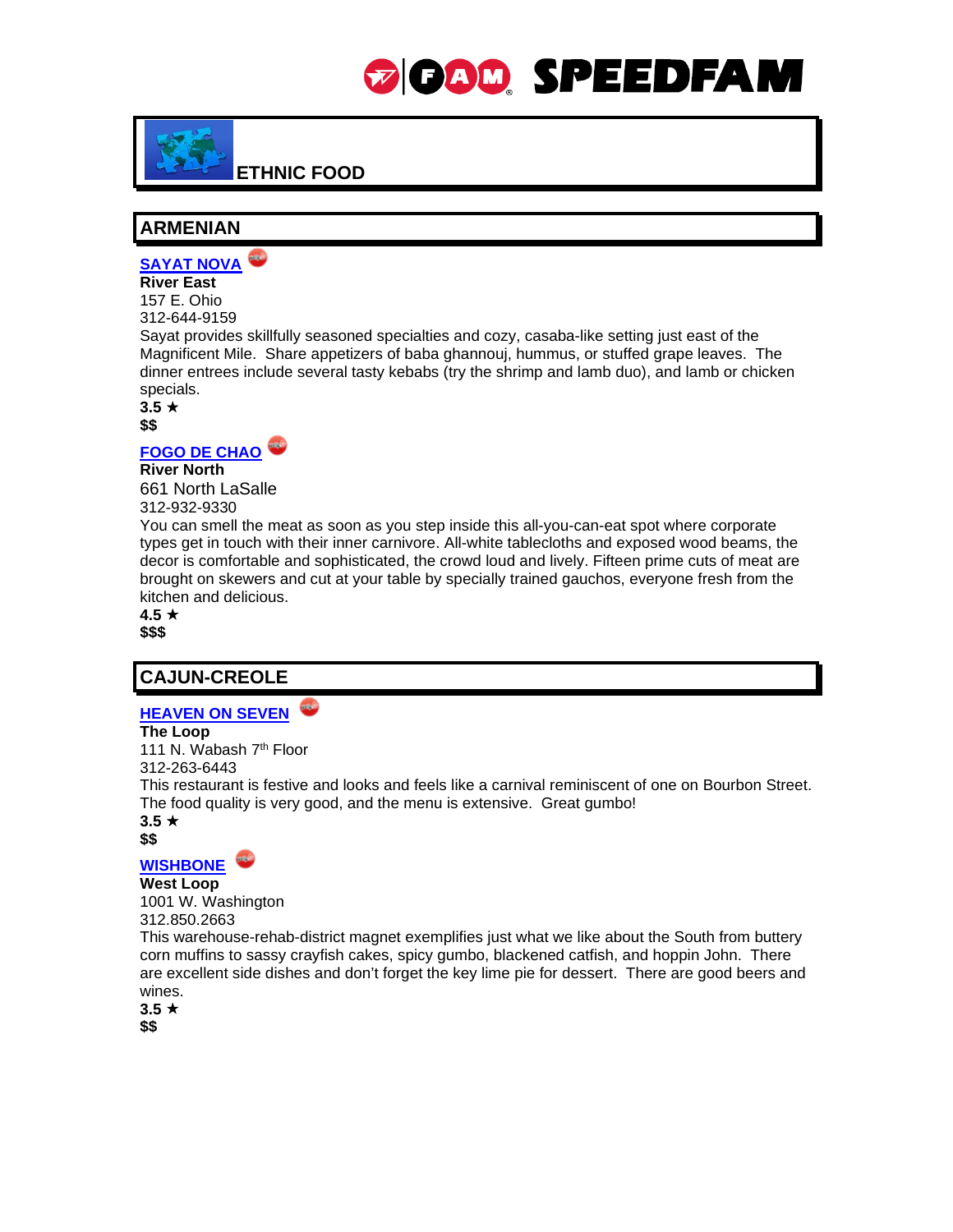# **CHINESE**

#### **[EMPEROR'S CHOICE](http://www.chicagoemperorschoice.com/)**

#### **Chinatown**

2238 S. Wentworth Avenue 312-225-8800

As a longtime restaurant located right in the heart of Chinatown, they boast a traditional Cantonese menu with a combination of special creative seafood dishes. Guaranteed to be your authentic Chinese fix in Chicago

 $4.0\star$ **\$\$**

#### **[CHENGDU IMPRESSION](http://www.chengduimpression.com/)**

#### **Lincoln Park**

2545 N. Halsted Street 773-477-6256 Regional Chinese cuisine is featured at this joint, which combines the best of classic and contemporary techniques with original ingredients to create an authentic experience of Sichuan gastronomy.  $4.0 \star$ 

**\$\$**

# **FRENCH**

# **[EVEREST](http://www.everestrestaurant.com/)**

**The Loop 440 S. LaSalle**

312-663-8920

From its location on the 40th floor of the Chicago Stock Exchange, Everest offers breathtaking views of Chicago on par with the exquisite wine and cuisine offered by Chef Joho. The menu features the finest seasonal fare and a superb wine collection. Guests may order Chef Joho's acclaimed seven-course degustation menu, the seven-course vegetarian degustation menu, or select from the three and four course pre fixe menus.

 $4.0 \star$ **\$\$\$\$**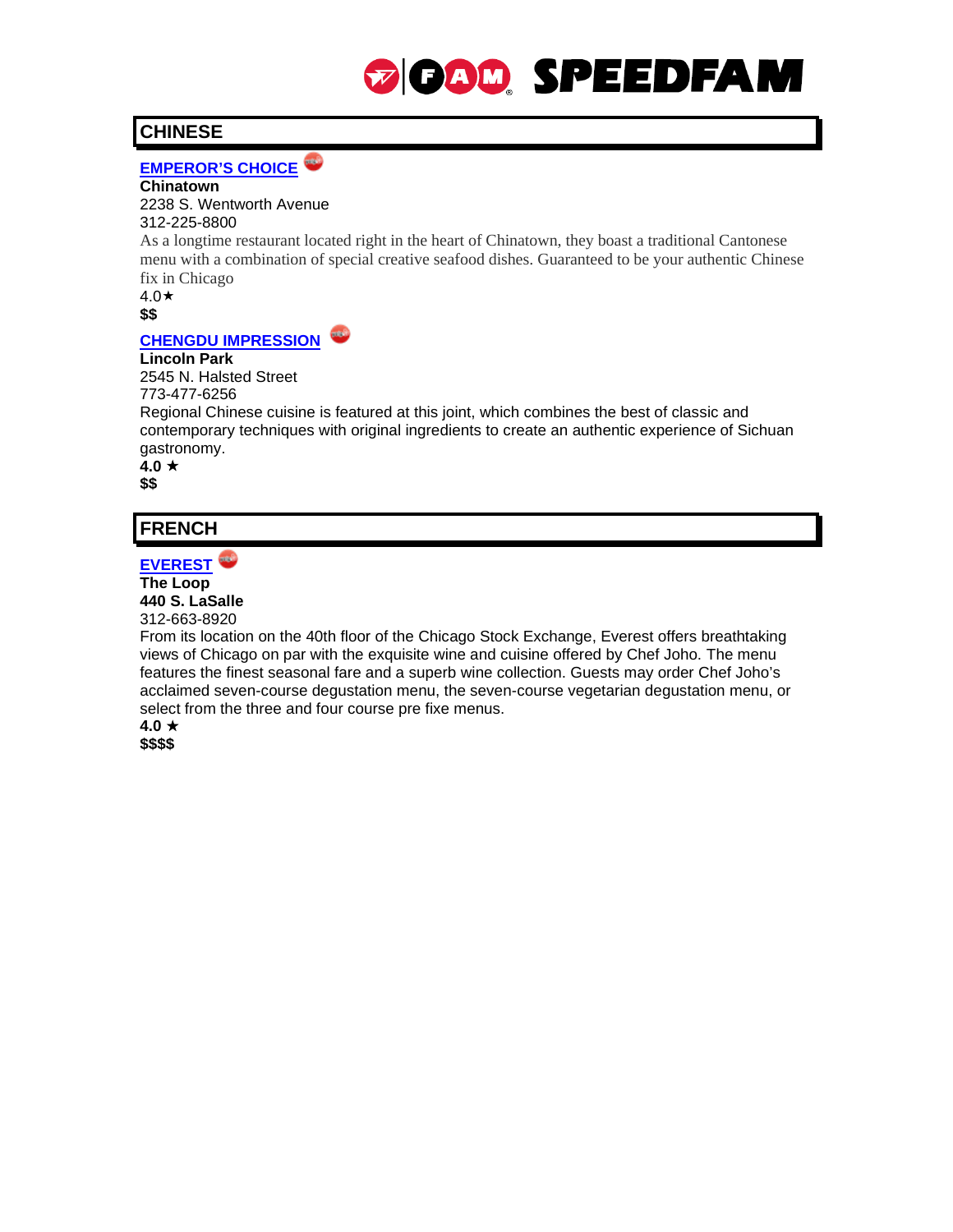# **GERMAN**

#### **[BERGHOFF](http://www.theberghoff.com/contact/)**

**The Loop** 17 W. Adams Street 312-427-3170

This is an old time Chicago favorite, serving German-American cuisine and culture since 1898. Their menu, though, has evolved to include newer, lighter and more contemporary dishes (including many that are [gluten free\)](http://www.theberghoff.com/cuisine-menus-certified-gluten-free/), alongside the treasured old world favorites  $3.5 \star$ 

**\$\$**

#### **[THE GLUNZ TAVERN](http://www.glunztavern.com/)**

**Near North Side** 1202 N. Wells

312-642-3001

Whether stopping in for a meal or looking to complement their preferred beverage with a satisfying snack, diners will enjoy a thoughtful selection of classic tavern favorites reminiscent of the early 20th century, modernized with high-quality ingredients and worldly inspirations.

 $4.0 \star$ **\$\$**

# **GREEK**

### **[GREEK ISLANDS](http://www.greekislands.net/)**

#### **Greektown**

200 S. Halsted 312-782-9855

The Greek Islands is one of the few Greek restaurants in the city that combines excellent food and excellent music. Frequented by the Greek community in Chicago, the food is well prepared from an extensive menu. Entrees include all of the traditional Greek delicacies and many daily specials.

 $4.0 \star$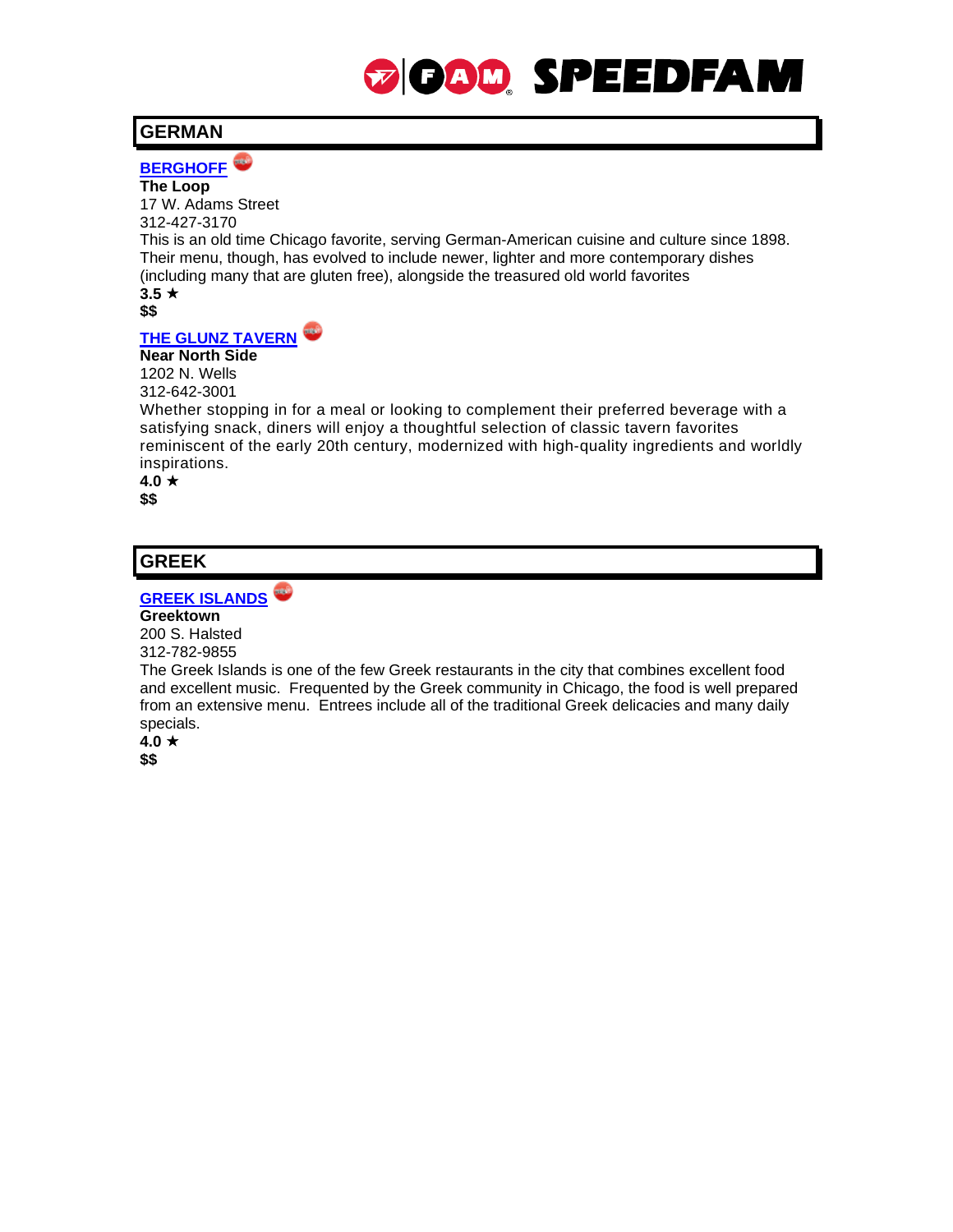# **INDIAN**

#### **[GAYLORD INDIA](http://gaylordil.com/)**

**Near North Side** 100 E. Walton Street 312-664-1700

This Indian restaurant's setting is intimate, quiet and elegant, and offers an escape from the gauche. The food is authentic and flavorful. Menu hits are appealing to vegetarians and meatlovers alike.

 $3.5 \star$ **\$\$**

**[TANDOOR CHAR HOUSE](http://tandoorchicago.com/)**

**Lincoln Park**

2652 N. Halsted 773-327-2652

Though the décor is on the simple side – the food is anything but! Their traditional dishes are some of the best in Chicago. Bold flavors, perfect spice, and extremely hearty meats. Great if you're a seasoned Indian food fan, but they're also an awesome option to bring a beginner as the menu has all sorts of American inspired fusion dishes.

 $3.5 \star$ **\$\$**

# **IRISH**

### **[MRS. MURPHY AND SON'S BISTRO](http://irishbistro.com/)**

#### **North Center**

3905 North Lincoln Avenue 773-248-3905

This handsomely redone funeral parlor looks like an Irish pub that swallowed a French bistro. A big U-shaped bar stocked with scads of Irish whiskeys welcomes imbibers, and comfy banquettes with dark wood tables beckon diners. The executive chef, Jeanne Carlson, uses Irish dairy products: butter for terrific brown soda bread, organic Irish white Cheddar for a take on French onion soup made with Guinness, and Irish cream in bread pudding. All perfect with a glass of Scottish Old Engine Oil ale.

# $4.0 \star$

**\$\$**

### **[KITTY O'SHEA'S PUB](http://www.hiltonchicagohotel.com/hotel-amenities/restaurants-bars/kitty-o-sheas/)**

#### **South Loop**

The Chicago Hilton 720 S. Michigan Avenue 312-294-6860

Kitty O'Shea's is a re-creation of an Irish pub, complete with live music and excellent, light supper fare and generous sandwiches. Very reasonably priced for downtown Chicago. This is a fun spot for the Irish and the would-be Irish for good drink, and good friends.

 $3.0 \star$ **\$\$**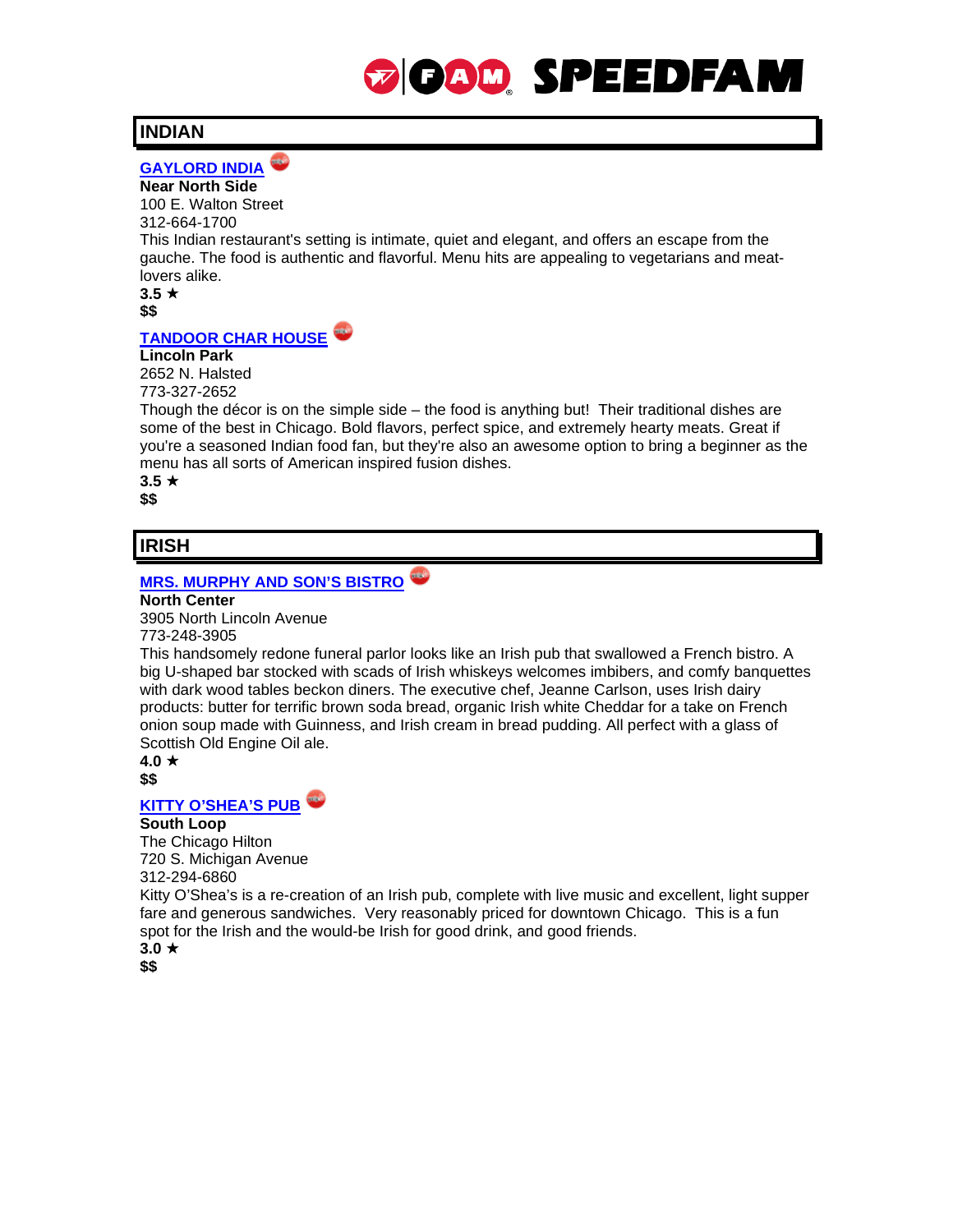# **ITALIAN**

### **[TOPO GIGIO](http://topogigiochicago.com/?doing_wp_cron=1469118270.7148599624633789062500http://topogigiochicago.com/?doing_wp_cron=1469118270.7148599624633789062500)**

#### **Old Town**

1516 North Wells

312-266-9355

Boisterous groups fill long wooden tables and pass colorful plates of antipasti in this dimly lit room, where photos of Rome hang on red clay-colored walls. Written in Italian, the menu includes popular starters like mussels marinara, oversized bruschetta or smoky-grilled portobello mushrooms atop moist polenta. Pasta entrees feature seafood, sausage, vegetables and rich sauces, like signature fusilli with chicken and sweet tomato cream sauce.  $4.0 \star$ 

**\$\$**

### **[CLUB LUCKY](https://clubluckychicago.com/)**

#### **Wicker Park**

1824 W Wabansia Ave

773-227-2300

Once a VFW dance hall, this space fondly recalls its 1930s splendor, complete with diamond tile floor, glass block windows, red naugahyde booths and geometrically patterned curtains. Italian favorites come in generous portions that make leftovers inevitable. Desserts are homemade and win with tiramisu and profiteroles**.**

 $3.5 \star$ **\$\$**

### **[VOLARE](http://volarerestaurant.com/)**

**Near North Side**

201 East Grand Avenue 312-410-9900

Volare serves up Italian dishes from all over the boot. The restaurant's low lighting and relatively narrow space give it the feel of a side-street mom-and-pop place, enhanced with the white tablecloths and crystal chandeliers of more extravagant establishments. The place is an appealing combination of intimacy and elegance. The food is prepared in plain sight in the bustling open kitchen.

**4.0 \$\$**

### **[RPM ITALIAN](http://rpmrestaurants.com/rpmitalian/chicago/)**

**Near North Side** 52 W. Illinois Street

312-222-1888

Modern in approach and Italian in spirit, the menu highlights include more than a dozen fresh pastas made in-house daily, slow-roasted meats, wild fish and seafood, and celebrated Italian classics with an elevated twist.

 $4.0 \star$ **\$\$\$\$**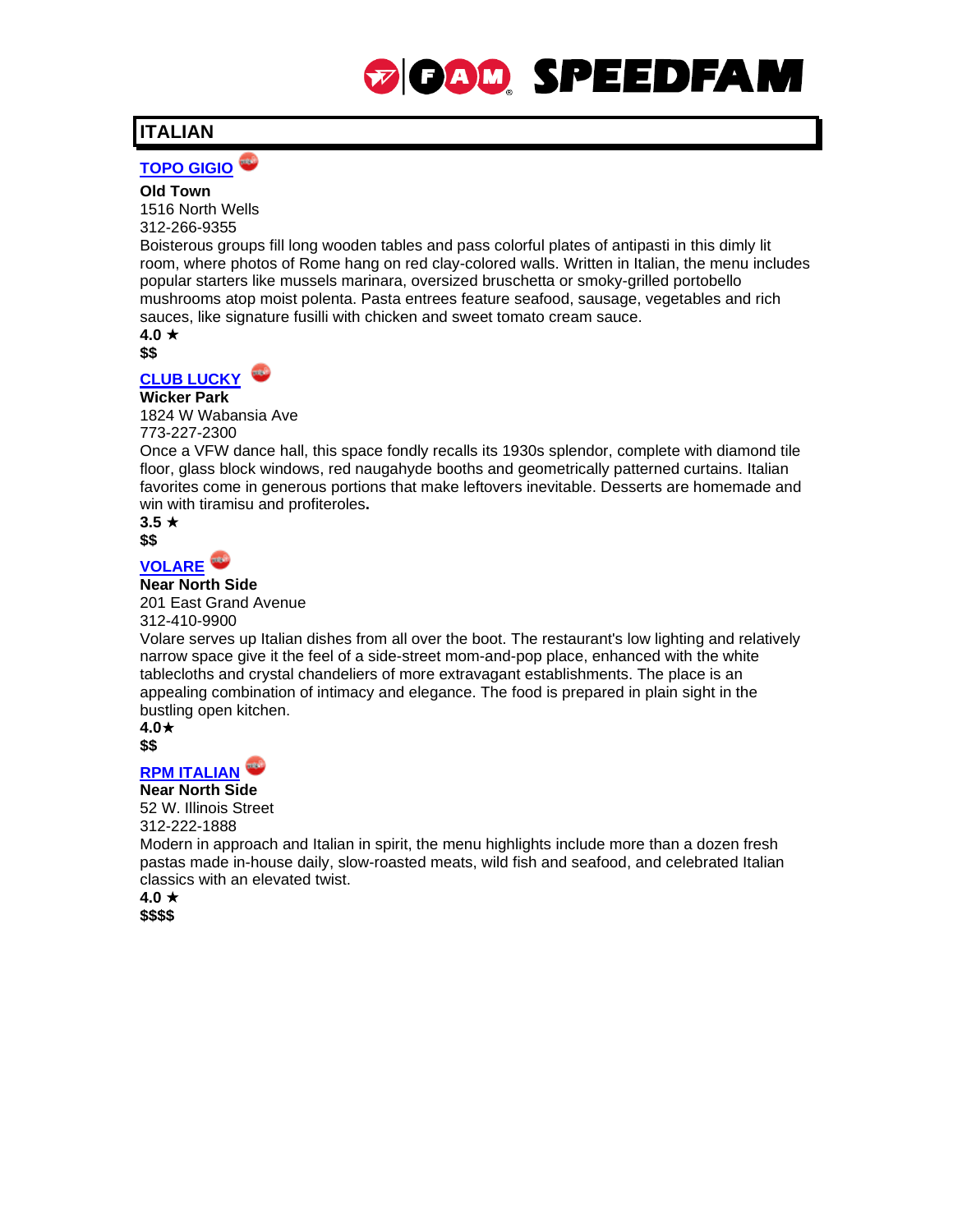# **JAPANESE**

**[SAI CAFÉ](http://www.saicafe.com/)**

**Lincoln Park** 2010 N. Sheffield 773-472-8080

We think Sai Café has the best sushi in the city, especially when you compare the freshness, quantity and price. Very good sashimi and nigiri-sushi, as well. There are generous cuts of ultrafresh fish draped over well-formed rice balls. Great hot or cold sake list, plus all the right beers.  $4.0 \star$ 

**\$\$**

# **MEXICAN**

### **[FRONTERA GRILL](http://www.rickbayless.com/restaurants/frontera-grill/)**

**Near North Side** 445 N. Clark Street 312-661-1434

Frontera presents the cuisine of several states of Mexico. The extremely creative kitchen staff combines seasonings and ingredients to provide a most unusual type of Mexican fare. Even though the names are recognizable...tacos, enchiladas, etc., the method of preparation and presentation is totally different from the run-of the mill Mexican restaurant.

 $4.0 \star$ **\$\$**

### **[TOPOLOBAMPO ROOM](http://www.rickbayless.com/restaurants/topolobampo/)**

**Near North Side**

445 N. Clark Street

312-661-1434

A more formal Mexican dining experience. Semi-formal setting for more refined cooking with dishes that rival French and Italian fare in elegance. There are tasty selections that treat and surprise the palate.

 $3.5\star$ **\$\$\$\$**

# **[SU CASA](http://www.sucasamexican.com/zgrid/proc/site/sitep.jsp)**

### **Near North Side**

49 E. Ontario

312-943-4041

Su Casa offers a charming-quaint Mexican village setting. The best margaritas in the city. Be sure to ask the bartender to free-pour one for you...it's a show to see! Excellent sipping tequila list.

**2.5 \$\$**